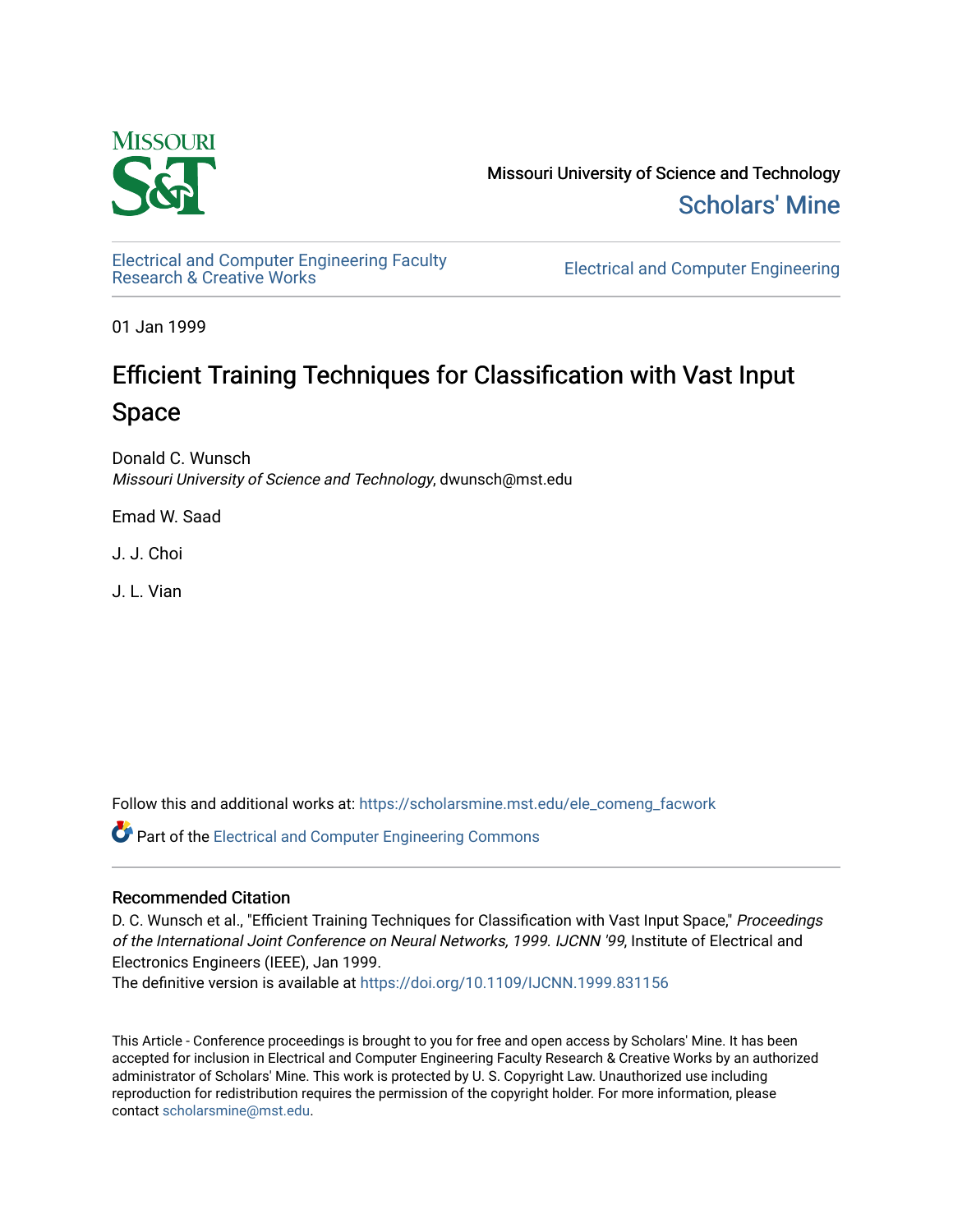# **Efficient Training Techniques for Classifcation with Vast Input Space**

E. W. Saad<sup>1</sup>, J. J. Choi<sup>2</sup>, J. L. Vian<sup>3</sup>, and D. C. Wunsch  $H<sup>1</sup>$ 

<sup>1</sup>Applied Computational Intelligence Laboratory, Dept. of Electrical Engineering, Texas Tech University, Lubbock, TX 79409-3 102

2The Boeing Company, PO Box 3707, MS 7L-66, Seattle, WA 98124-2207

<sup>3</sup>The Boeing Company, PO Box 3707, MS 45-89, Seattle, WA 98124-2207

[saade@ttu.edu,](mailto:saade@ttu.edu) jai.j.choi@boeing.com, john.l.vian@boeing.com, and [dwunsch@coe.ttu.edu](mailto:dwunsch@coe.ttu.edu)

# **Abstract**

*Strategies to eficiently train a neural network for an aerospace problem with a large multi-dimensional input*  space are developed and demonstrated. The neural *network provides classifcation for over lOO,OOO, 000 data points. A query-based strategy* **is** *used that initiates training using a small input set, and then augments the set in multiple stages to include important data around the network decision boundary. Neural network inversion and oracle query are used to generate the additional data, jitter is added to the query data to improve the results, and an extended Kalman filter algorithm is used for training. A causality index* **is** *discussed* **as** *a means to reduce the dimensionality of the problem based on the relative importance of the inputs.* 

#### **Introduction**

Neural network training can be based on **data** generated by **an** oracle, sometimes referred to **as** a teacher. The oracle can be a physical system, a simulation model, a set of mathematical equations, or any information source that can be queried about a set of inputs, and give an answer about the corresponding output response.

Query-based learning (QBL) [1], [2], [3], [4], [5] is commonly proposed to efficiently train neural networks when the **data** generation is expensive with regard to economics or time. Query-based learning is **an** active technique where the learner participates in selecting its training **data, as** opposed to passive learning where **data** is randomly used in training according to the *a priori* joint probability distribution of the input and output.

In query-based learning, a typical scenario *starts* by roughly training a neural network using a relatively small training **data** set. *An* inversion algorithm is then used to generate input patterns lying on the decision boundary.

*0-7803-5529-6/99/\$10.00 01999* **IEEE** *1333* 

The oracle is then queried to give the correct output for each input pattern. The new set of input/true output pairs (the query **data),** is then used to,further train the neural network. Various techniques of generating the query **data,**  and using it to train a neural network are discussed in the following **sections.** The query methods are then applied to an aerospace problem involving classification of flight conditions.

# **Query Based Learning**

## **A.** Neural Network Inversion

The goal of query learning is to acquire set of input data that has high information content. This can be achieved by **an** inverse mapping. This inversion can be accomplished by an network inversion method *[6].* For a given target value the network inversion generates the corresponding input **data.** 

In the forward path through the network, the output of a neuron unit is given **as** 

$$
u_i = \sum_{j=0}^p w_{ij} x_j , \qquad (1)
$$

/

and

$$
x_j = f(u_j) \tag{2}
$$

where  $p$  is the number of neurons in the previous layer,  $w_{i0}$  is the threshold,  $f(.)$  is an activation function, and x represents the output of a neural unit.

The reverse activity of producing an input vector corresponding to a pre-determined output value in a feed forward network is referred to **as** network inversion **[6].**  The idea is similar to the backpropagation **(BP)** algorithm,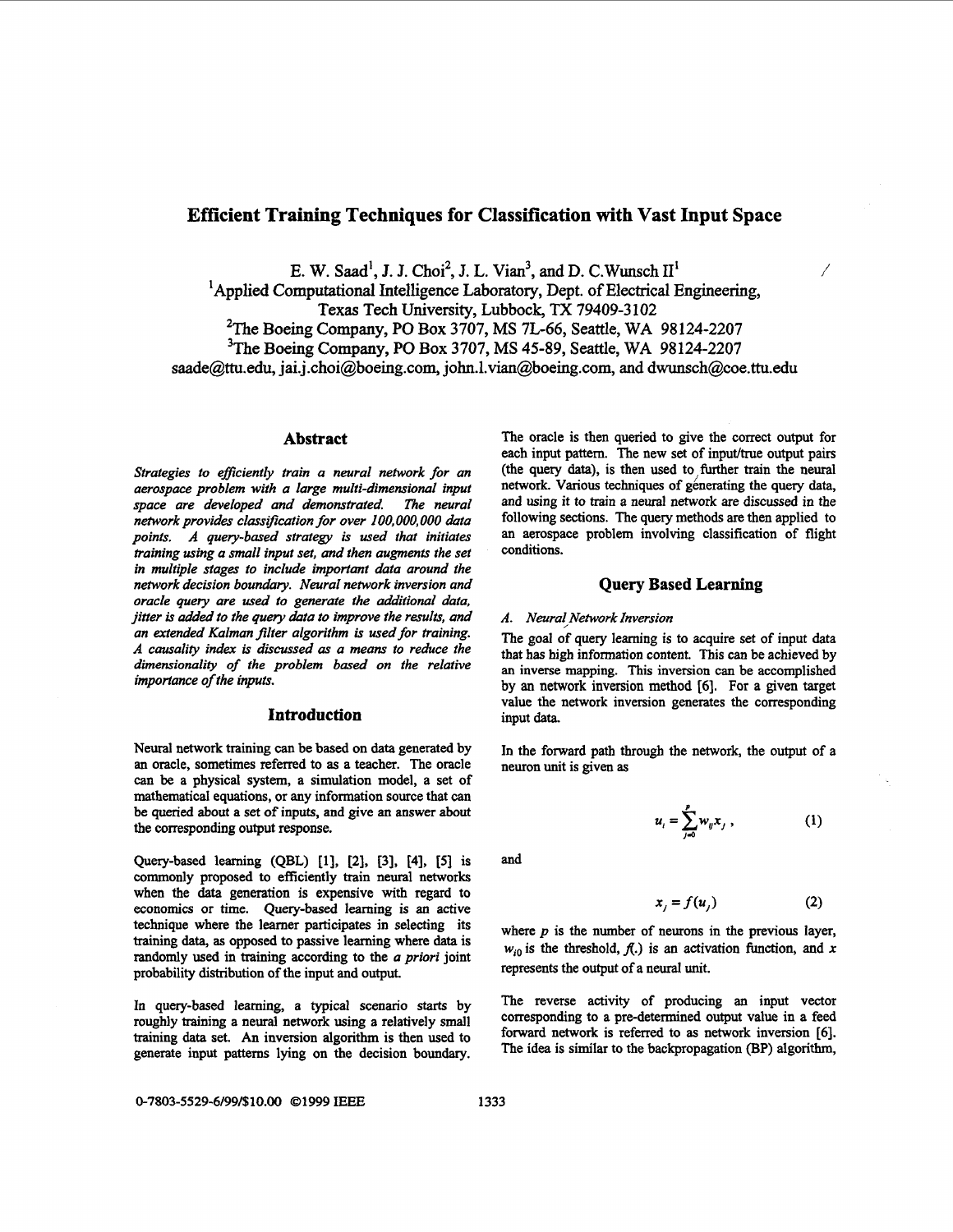where the error signals are propagated back to tell the weights the manner in which to change in order to decrease the output error

$$
E = \frac{1}{2} \sum_{k=1}^{N_t} (t_k - y_k)^2 \tag{3}
$$

where  $t_k$  is the target output,  $y_k$  is the actual neural network output, and  $N_L$  is the number of neurons in the output layer.

The inversion algorithm backpropagates the error signals to the input layer to update the activation values of input units **so** that the output error is minimized. Of course in the network inversion process, the network weights are frozen. The final input activation is obtained by  $x_i^0 = f(u_i^0)$ , which guarantees that the network input will be in the range of the activation function.

# *B. Query Based Learning with Jitter*

Consider a two-class classification problem where the network decision boundary is very close to the real decision boundary in some region of the input space, but deviates from it in another region. The objective is to teach the network to correct its decision boundary only where it deviates from the true one. When queried, the oracle will find that along the correct region of the network decision boundary, some of the inverted inputs lie on one side of the true boundary, and some on the other side. These points when used in retraining will result in an irregular boundary and inferior generalization. Along the deviating part, all inputs will lie in the same class, and the oracle will find the true output for these points.

Adding jitter (noise) to the input data without correcting the target output has shown the effect of smoothing the decision boundary by minimizing the gradient term at the training points [6], [7], **[8],** *[9].* [lo], [ll]. Depending on the variance of the noise, jitter has only effect on data points close to the decision boundary. Data points lying deep inside the class region *are* not affected. Therefore, training with jitter *can* **be** particularly beneficial when applied on query data since many of these points may already lie very close to the target boundary.

# **Aerospace Application: Safe Escape System**

In this section we present the application of query-based learning to a system that determines the safety envelope for ejection seats in military airplanes. The safe escape envelope is determined as a function of airplane velocity, attitude and other parameters. It is a classic two-category problem **where** the parameters fall in either a safe or unsafe classification. The system provides this ejection safety information to crewmembers or other systems in real-time. Ejection safety is determined via high fidelity ejection seat simulation using  $EASYS^*$  software. The processing time that it takes to complete one ejection scenario precludes implementation of the simulation in a real-time system as a means to determine the safe outcome. The alternative approach used by the system is to generate safe escape data using high fidelity simulation, and train a neural network to predict the ejection safety based on the simulation data.

The safe escape criteria are based on achieving a specified recovery velocity at a specified altitude. Eight flight parameters which affect ejection safety were used for the example shown herein. These include airplane pitch and roll angle, flight path angle (FPA), the angular rates p, q, and r, ejection altitude, and airplane speed.

Due to the high dimensionality of the input space, sampling with **a** reasonable resolution would give at least **302,330,880** points. Generating this amount of data was estimated to take approximately **35** years. Training a neural network using an advanced training algorithm like the extended Kalman filter takes about one hour per 10,000 points using a Pentium **Pro** processor. Thus it would be very difficult to train using a uniformly sampled the input space with a reasonable resolution. Since only a small fraction of the total data is generated, it is vital to intelligently select, generate, and use the data. Our approach is to generate data around the decision boundary. Learning to correctly classify these points guarantees the correct classification in the rest of the space. Query-based learning was used in an iterative manner, in order to generate data on the neural network decision boundary, and then migrate it toward the real decision boundary.

#### **Data Analysis: Causality Index**

The relevance of the different input variables was investigated **as** a means to reduce the input dimensionality. A Causality Index (CI) **[12], [13],** [I41 measures the dependence of a neural network output on each of its inputs. It is a heuristic approximation of detailed sensitivity analysis. It depends solely on the connection weights obtained after training, and is calculated **as** 

$$
CI_{\mu} = \sum_{j=1}^{N_1} w_{\mu} \cdot w_{\mu} \,. \tag{4}
$$

The normalized causality index is defined **as**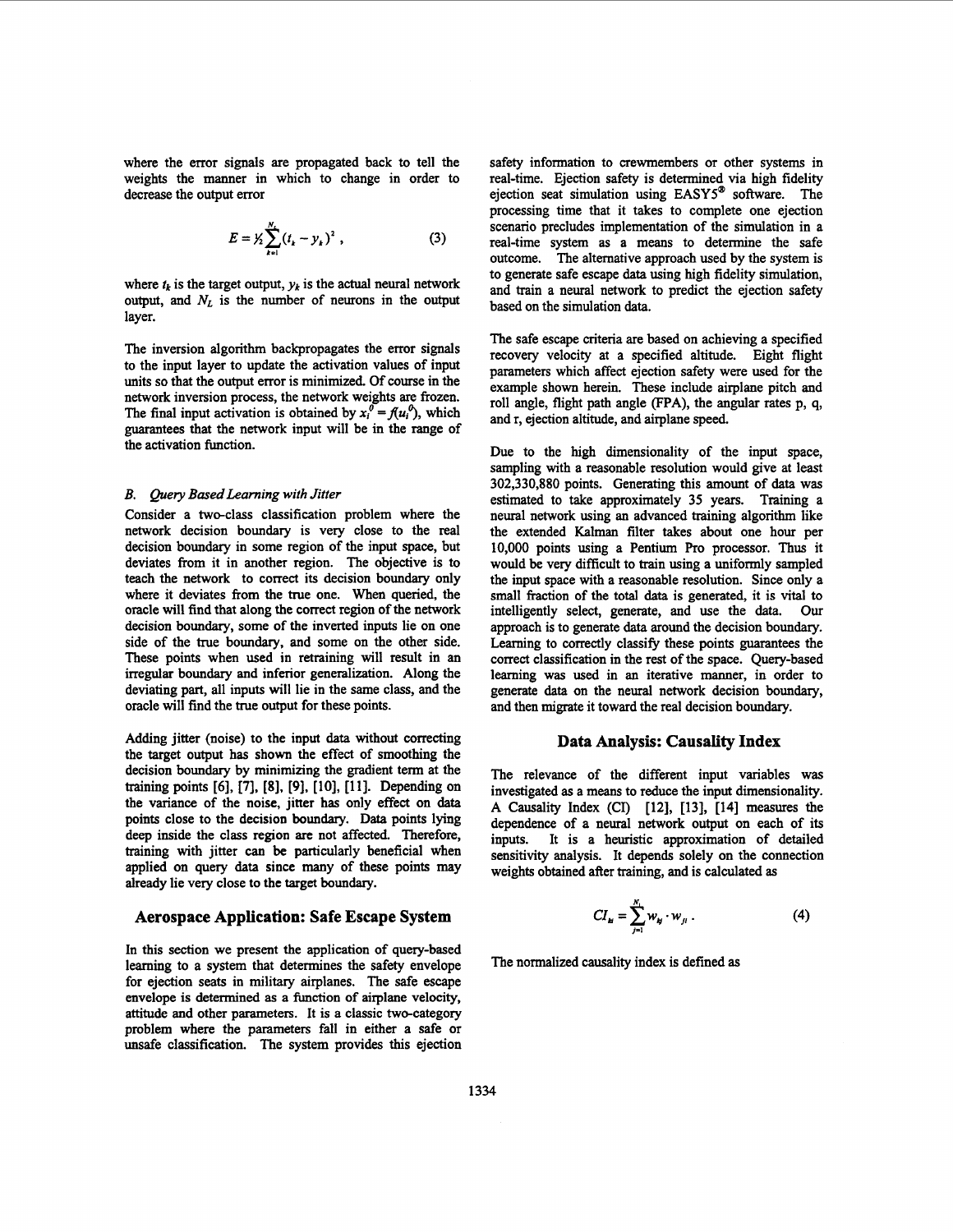$$
CI'_{\mu} = \frac{\sum_{j=1}^{N} w_{kj} \cdot w_{ji}}{\sqrt{\frac{1}{N_L N_0} \sum_{m=1}^{N_L} \sum_{l=1}^{N} \left(\sum_{j=1}^{N_L} w_{mj} \cdot w_{jl}\right)^2}}
$$
(5)

where  $N_L$  and  $N_0$  are the number of output and input neurons respectively.

Several comments that can be made regarding this causality index include the following:

- The causality index defined in **(4)** measures the average dependence of output node *k* on input node *i.*
- A positive causality index means that an increase in the input causes an increase in the output and vice versa. A negative causality index means that an increase in the input causes a decrease in the output and vice versa. In our decision problem, a positive causality index means that increasing the corresponding input makes the system safer, while decreasing that input would decrease the system safety.
- While a large causality index indicates that the corresponding input has big effect on the output, a small one does not necessarily mean the irrelevance of the corresponding input. *An* input variable may have a small causality index if the relation between the output and the input is symmetric, (e.g. the roll angle at **zero** angular rates). In this case, the causality index is positive in one half space, and negative in the other half space. The net average is zero, (or very close to zero, since practically, networks never exactly models the real relationship).
- Though this index depends on the neural network training, our results using different networks were consistent.

# **Experimental Results**

A feed-forward multi-layer perceptron with a bipolar sigmoid activation function was used in all layers. The extended Kalman filter method was used for training due to its speed and capability of escaping local minima. Details of the Extended Kalman Filtering algorithm and example of its application to recurrent neural networks can be found in [15] and [16] respectively. Three data sets are used, one for training, one for validation (during training), and one for testing. The optimum architecture was determined *to* be a single layer network with *5* hidden neurons.

# *A. Experimental Results of the Causality Index*

The causality index was calculated for different neural network architectures trained on the safe escape data using different training sets. The Causality Indices averaged over 4 cases were as follows: pitch: 0.129, roll:-0.022, FPA:2.333, p:-0.032, q:-0.205, r:-0.069, altitude:1.33, velocity:-0.552. The conclusion from this is is that the FPA and the altitude have large positive influence on the output, and the velocity **has** a large negative influence on the output. The rest of the inputs having smaller causality indices with inconsistent signs indicate. either a small effect on the output and/or their non-monotonic relationship with the output. The three inputs with the largest causality indices were plotted in order to visualize the data **as** shown in Figure 1. The plot presents the projection of the 8D space into the 3D space. Plotting the parameters with the largest causality indices assists in reducing the overlap shown between the two classes. The causality index can also assist in establishing the sampling resolution for the different input parameters. Usually a higher sampling resolution is chosen for the parameters with higher causality index, **as** demonstrated in the experimental results.



Figure 1 Classes Shown in 3D Projection

For the purpose of comparison, the performance of QBL was initially assessed using a problem where the input space could be scanned with sufficient resolution, and still have a training data set of manageable size. The angular rates were fixed to zero, and thus reduced the input space to *5* dimensions. Two cases have been compared. In the first case, a neural network has been trained on a highresolution data set without QBL. In the second case, the network has been trained on a sparse data set, followed by QBL. In higher resolution case, the number of samples used for pitch angle, roll angle, FPA, altitude and velocity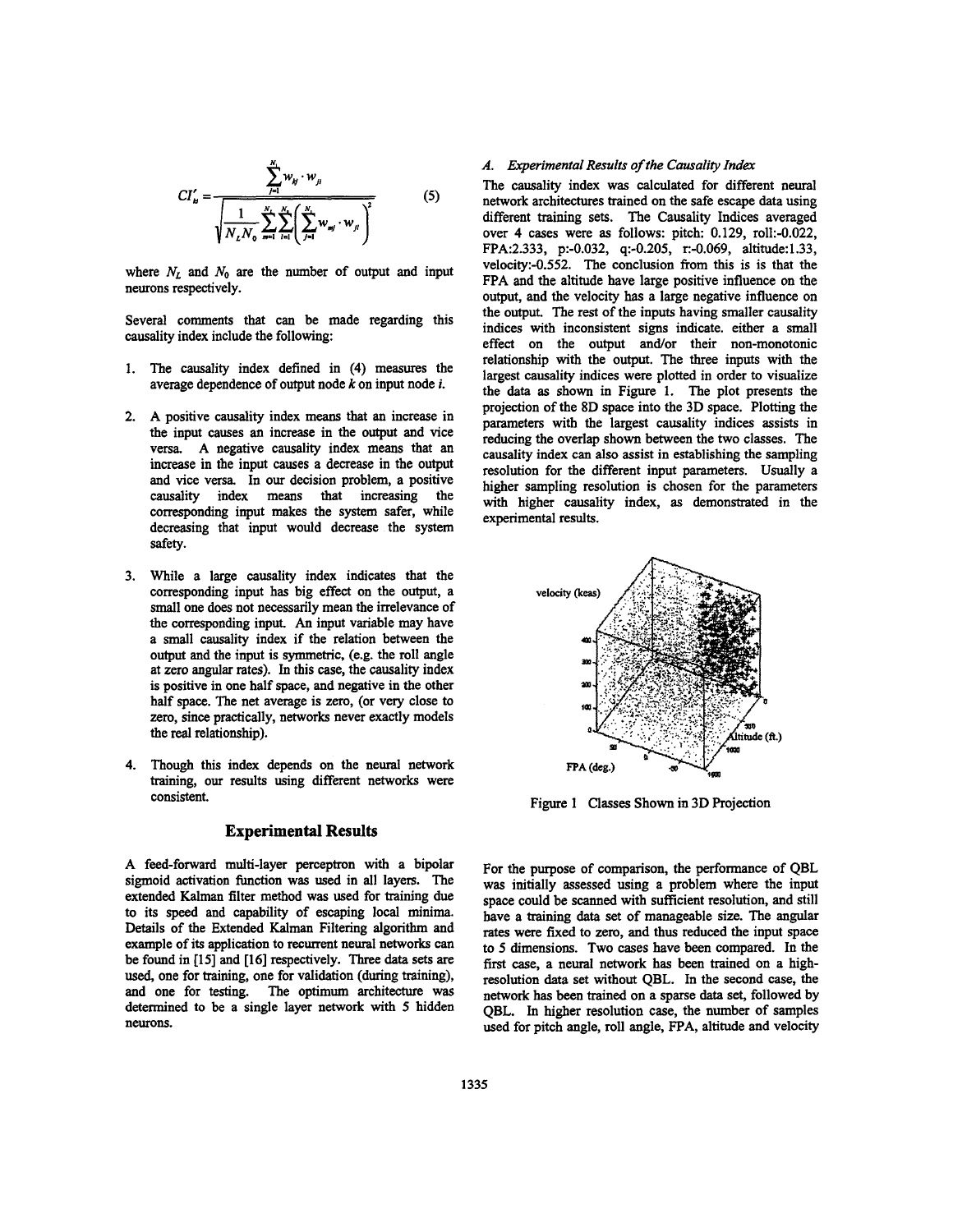<span id="page-4-0"></span>were **6, 6, 9, 30,** and **9** respectively. This resulted in training, validation, and testing each containing about **86,000** points. In the lower resolution case, **3,3,5, 15,** and **5** samples were used respectively. Thus we started with about **3300** points in each data set. A higher resolution has been chosen for the FPA, altitude and velocity because of their higher causality index, compared with the other parameters, and also because of the availability of high resolution measurements of these parameters. In both cases, the test set was generated by scanning the input parameters using a uniform step. In the validation and training sets, uniform noise has been added to the step size with amplitude equal to  $\frac{1}{4}$  and  $\frac{1}{2}$  the step size respectively. Table **1** summarizes the performance with and without query. In each case, the training was stopped at the epoch with minimum number of classification errors on the validation set (see Figure **2).** For case **3** (QBL), shown in Table 1, the query data was added to the original data, then, training was continued, starting with the set of weights obtained from the **first** training stage. QBL is most efficient when the network is originally only roughly trained. Therefore, we had to stop the training using the sparse data early enough, before inverting the network. The error rate shown in Table 1 is the total number of classification errors divided by the number of data points in the test set. The best result was obtained after network inversion and using the query data.

| Case   |                     | Size of Training Set |       | Error |
|--------|---------------------|----------------------|-------|-------|
| number | Uniform<br>sampling | Inversion<br>data    | Total | Rate  |
|        | 86046               |                      | 86046 | 2.21% |
| 2      | 3317                |                      | 3317  | 1.69% |
|        | 3317                | 551                  | 3868  | 1.63% |

Table **1.** Five Input Case Results

## *B. The Full Dimension Problem*

In the full dimensional problem all **8** input parameters **are**  allowed to change. Again, the network is trained using the validation technique described above, to determine the optimum number of training epochs. The best network architecture was found to contain one hidden layer with *5*  neurons.

QBL was found effective when we started with only a small and sparse data set **as** shown in Table **2.** A larger training set of **2869** samples was also generated using the sampling rate of **2** along the pitch and roll angles, and **3**  samples **along** the **other** parameters. **Here** the sampling

rates are not related to the causality index. The angular rates have a higher sampling rate than the attitude parameters (pitch and roll angles) because **3** was the minimum number of samples such that the network could learn the roll symmetry at zero angular rates. We used the above validation technique **as** a stopping criterion. Table 3 shows a slightly larger decrease in the error of the validation set after query, compared with the test set in the second case. Comparing the second and third case shows that combining the query data with the original data has better result than just using the query data alone.

|  |  | Table 2 Two-Stage Query-Based Learning Results |  |  |
|--|--|------------------------------------------------|--|--|
|--|--|------------------------------------------------|--|--|

| Case   |                     | Size of Training Set |       | Error |
|--------|---------------------|----------------------|-------|-------|
| number | Uniform<br>sampling | Inversion<br>data    | Total | Rate  |
|        | 100                 |                      | 100   | 11.7% |
|        |                     | 485                  | 485   | 3.89% |
|        |                     | 461                  | 461   | 3.36% |

Table **3** Results of Training With Larger Data Set

|                | Size of Training Set |                            | Test<br>Set   | Valid.<br>Set |       |
|----------------|----------------------|----------------------------|---------------|---------------|-------|
| #              | Uniform<br>sampling  | Inversion<br>Total<br>data | Error<br>Rate | Error<br>Rate |       |
| -1             | 2869                 | 0                          | 2869          | 2.69%         | 2.59% |
| $\overline{2}$ | 2869                 | 595                        | 3464          | 2.49%         | 2.15% |
| IЗ             | 0                    | 595                        | 595           | 2.88%         | 2.25% |

#### *C. Training with Jitter*

As previously discussed, adding a small amount of jitter to the query data can increase the benefit of the query basedlearning. In three cases, the network **has 8** inputs. In the last **two,** the angular rates parameters are fixed to zero. In two cases the noise has uniform distribution with range 0.01 and **0.001** respectively and in the third case, the noise has normal distribution with **0.0001** standard deviation. In all cases training with only query data has actually worsened the results, but adding a very small amount of jitter had a slight beneficial effect. In one case, the validation error was decreased from **2.2%** to **2.1%,** and in another case, the total error was decreased from **2.41%** to **2.38%.**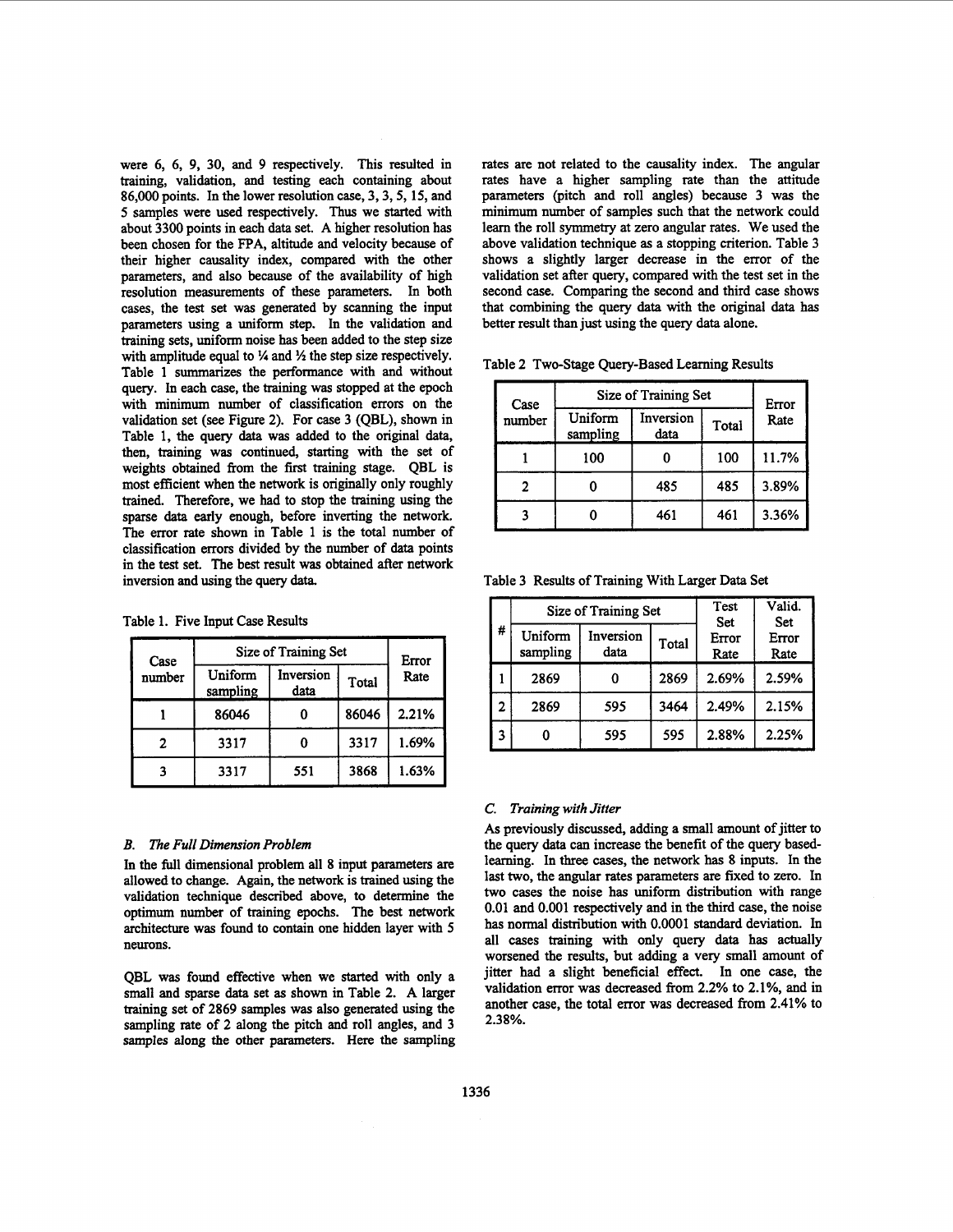#### *D. Minimizing Misclassifications*

Misclassifications occur when the neural network declares safe ejection, while the ejection is actually unsafe. These cases are worse than the false alarms where the network predicts an unsafe prediction when actual ejection is safe. It is desired to minimize misclassification rate, even on the expense of a reasonable increase in the false alarm rate. One way to bias the network decision toward more conservative safe decisions is to present more unsafe examples in the training set. In [Table 3](#page-4-0) case 2, *595*  inversion data points were generated, and only the unsafe instances **(234** points) were added to the original data set of case 1. A considerable decrease in the number of misclassification is seen **(23** to **IS),** but at the expense a slight increase in the total number of errors.

#### **Conclusion**

Query-based learning allows the training data to be utilized more efficiently, which is necessary for problems where data generation is expensive. The effectiveness of **QBL** 

has been shown for the aircraft safe escape classification problem. For this classification problem, the neural network was inverted to find inputs near the network decision boundary. It **was** shown that after querying, the oracle data obtained from only one class could be used to minimize misclassifications, which is an import consideration for many applications. In utilizing newly acquired query data, both the original and the query data can be used to re-train the network, or one can retrain the network with the query data only. Additionally, the network can be incrementally retrained (i.e. re-training the network starting with the previous weights), or can be reinitialized before retraining.

The causality index has been shown to provide valuable insight into the sensitivity of the input variables to the safe escape **status.** It can be used for guidance in determining the sampling resolution of the chosen input variables or selecting which parameters to use for visualizing the data.



Figure **2** Classification **Errors** for [Table 1](#page-4-0) Case 2

#### **References**

- [l] J. Hwang, J. Choi, **S. Oh,** and R Marks 11, "Querybased learning applied to partially trained multilayer perceptmu," IEEE *Tram.* on *Neural Network,* vol. 2, no. 1,pp. 131-136, Jan. 1991.
- (21 J. Choi, "Efficient learning in artificial neural network," **Ph.D. diss.,** Dept. of Electrical Engineering, **Univ.** of Washington, 1990.
- [3] J. Hwang, J. Choi, **S. Oh,** and R **Marks** 11, "Query learning based on **boundary** search **and** gradient

computation of trained multilayer perceptrons," in Proc. International Joint Conf. on Neural Networks, San Diego, 1990, pp. 57-62.

- [4] **S. Oh, R.** Marks 11, and M. **El-Sharkawi,** l'Query based leaming in a multilayered perceptron in the presence of **data** jitter," in *Proc. First International Forum on Applications of Neural Networh to Power Systems,* pp. **57-62.**
- *[5]* J. Hwang, H. *Li,* "Interactive query learning for isolated speech recognition," in Proc. **IEEE-SP** Workshop on *Naral Networh for Signal Processing 11,* pp. 93-102.